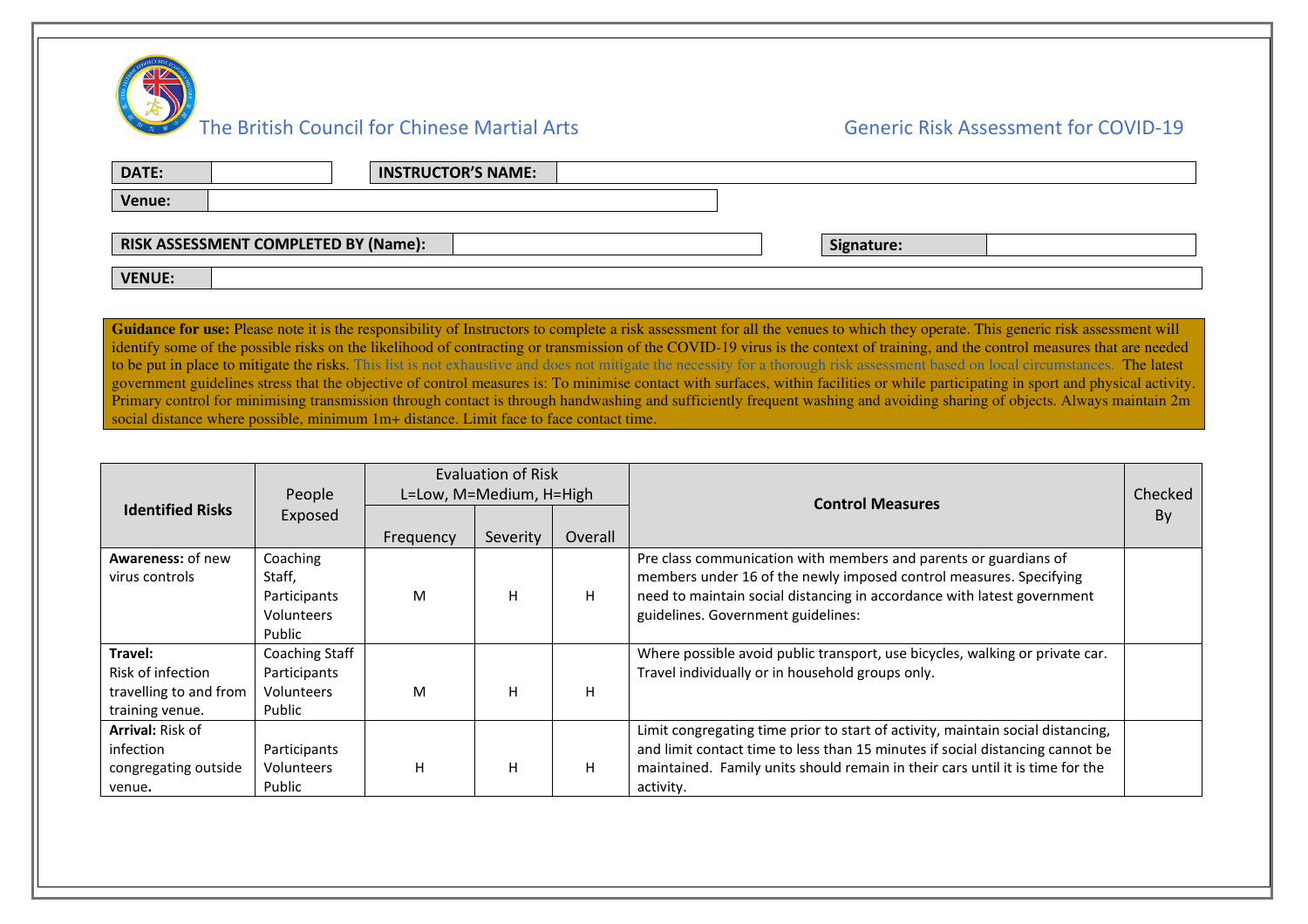

# The British Council for Chinese Martial Arts  $\overline{a}$  Generic Risk Assessment for COVID-19

| Arriving at venue:<br>with contaminated<br>hands                                                               | All                                  | H | H | H  | On arrival All to clean hands with sanitiser minimum percentage alcohol<br>60%.<br>Head coach to provide correct type of sanitiser for general use and ensure<br>adequate supply for the duration of the class.                                                                                                                                                                                                                                                                                                                                    |  |
|----------------------------------------------------------------------------------------------------------------|--------------------------------------|---|---|----|----------------------------------------------------------------------------------------------------------------------------------------------------------------------------------------------------------------------------------------------------------------------------------------------------------------------------------------------------------------------------------------------------------------------------------------------------------------------------------------------------------------------------------------------------|--|
| <b>Participants:</b><br>Too many people<br>attending the session<br>to maintain adequate<br>social distancing. | Participants<br>Volunteers<br>Public | M | H | H  | Limit numbers by Introducing a booking system or invitation only session.<br>Measure the hall size and subtract 1-2 metres perimeter around the hall for<br>safety, determine the maximum participants and staff (coaches, assistant<br>coaches etc), ensuring a 1m+ distance between each person. Exclude<br>members of the public from any training sessions. Parents to wait outside<br>or in vehicles. This information to be communicated prior to the<br>resumption of activity. Special arrangement needs to be put in place for<br>carers. |  |
| <b>Personal Bags and</b><br>possessions<br>Possibility of transfer<br>of infection                             | All                                  | H | H | H  | Limit the need for bags if possible, if not wherever possible items should be<br>wiped with sanitiser wipes and kept separate from other people's<br>possessions.                                                                                                                                                                                                                                                                                                                                                                                  |  |
| <b>Exit &amp; Entrance to</b><br>and from the Venue                                                            | All                                  | H | H | H. | Doors and Handles spread contamination. Doors should remain open to<br>avoid unnecessary touching or de-sanitised on a regular basis if it is not<br>possible to leave them open. Separate exits and entrances to be used if<br>possible.                                                                                                                                                                                                                                                                                                          |  |
| <b>Changing rooms:</b><br>Increased risk<br>infection transfer and<br>droplet transmission.                    | All                                  | H | H | H  | Ensure participants come to the venue ready dressed for the activity.<br>Changing rooms should be closed, exceptions may be made where safety<br>and safeguarding measures require their use, e.g. supporting disability<br>athletes, a child needs a change of clothing etc.                                                                                                                                                                                                                                                                      |  |
| <b>Toilets:</b><br>Increased risk of<br>infection transfer and<br>droplet transmission                         | All                                  | H | H | H. | Limit the numbers of users at any one time. Ensure good ventilation if<br>possible, to minimise droplet transmission. Provide sanitiser wipes, ensure<br>all surfaces are wiped clean after use. Hand washing is essential.                                                                                                                                                                                                                                                                                                                        |  |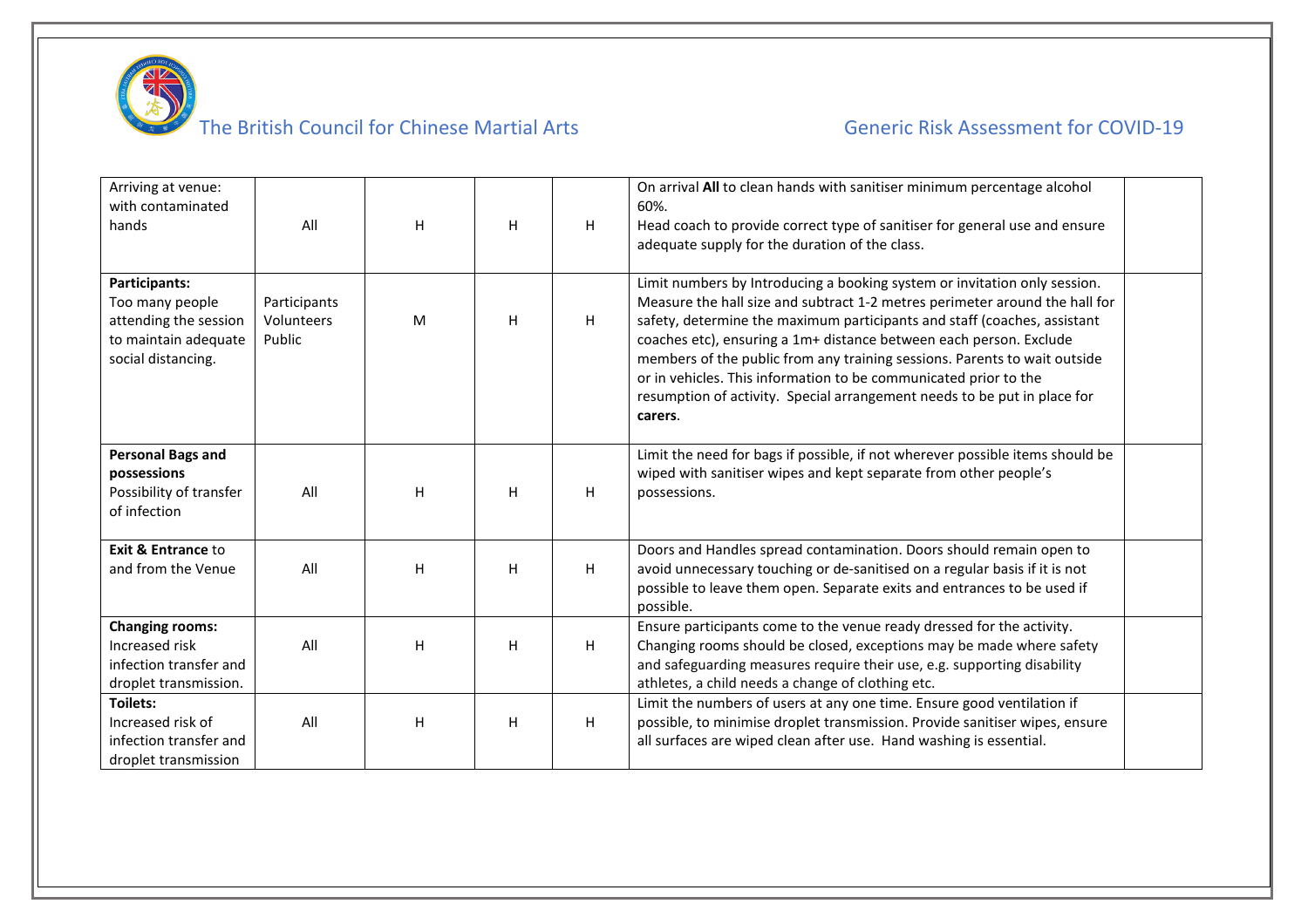

# The British Council for Chinese Martial Arts  $\overline{a}$  Generic Risk Assessment for COVID-19

| <b>Training:</b>               |              |   |    |   | All activities. Always maintain 2m social distance where possible, minimum                                        |  |
|--------------------------------|--------------|---|----|---|-------------------------------------------------------------------------------------------------------------------|--|
| Social distancing<br>measures. | All          | H | H. | H | 1m+ distance. Limit face to face contact time where social distance can't be<br>maintained. Less than 15 minutes. |  |
| <b>Training equipment</b>      |              |   |    |   | All equipment should be thoroughly disinfected and cleaned before and                                             |  |
| Increased risk of              | Participants | H | H. | H | after use. Sharing of equipment will not be allow except members of the                                           |  |
| infection transfer             | Coaches      |   |    |   | same household. Detergent or disinfectant solutions must be able to kill the                                      |  |
|                                |              |   |    |   | virus, please check labelling carefully.                                                                          |  |
| <b>Spillages</b>               |              |   |    |   |                                                                                                                   |  |
| Sweat droplets onto            | All          | H | H  | H | All spillages to be cleaned as above.                                                                             |  |
| the floor. Increased           |              |   |    |   |                                                                                                                   |  |
| risk of infection              |              |   |    |   |                                                                                                                   |  |
| transfer.                      |              |   |    |   |                                                                                                                   |  |
| <b>Exiting Venue at end</b>    | All          | H | H. | H | All to clean hands with sanitiser on leaving and take all personal belongs or                                     |  |
| of session.                    |              |   |    |   | waste with them.                                                                                                  |  |
| <b>Test and Trace:</b>         |              |   |    |   | Maintain a list of attendees' names and contact details for 21 days to                                            |  |
| Government                     | Coach        |   |    |   | facilitate contact tracing in the event of transmission of the virus.                                             |  |
| guidelines                     |              |   |    |   |                                                                                                                   |  |
| <b>Hydration:</b>              |              |   |    |   | It is the responsibility for everyone to provide water in suitable bottles for                                    |  |
|                                | All          | H | H. | H | their own consumption during training. No sharing of water bottles unless                                         |  |
|                                |              |   |    |   | they are sharing with members of the same household.                                                              |  |
| Payments:                      |              |   |    |   | Consider using online payments where possible. Where cash is the only                                             |  |
| Cash payments                  | Participants | н | H  | H | alternative make sure hands are sanitised after transaction, avoid the                                            |  |
| possible increased             | Coach        |   |    |   | necessity for giving change.                                                                                      |  |
| risk of infection              | Parents      |   |    |   |                                                                                                                   |  |
| transfer                       |              |   |    |   |                                                                                                                   |  |
| <b>Emergencies:</b>            |              |   |    |   | Normal First aid protocols as usual. After contact with an injured                                                |  |
| First aid                      | Coach        | H | H  | H | participant, clean your hands thoroughly with soap and water or alcohol                                           |  |
| Increased risk of              |              |   |    |   | hand sanitiser at the earliest opportunity. This advice is applicable to all                                      |  |
| infection transfer and         |              |   |    |   | situations, regardless of whether there was close contact, or the minimum                                         |  |
| droplet transmission.          |              |   |    |   | social distancing was maintained. Avoid touching your mouth, eyes, and                                            |  |
|                                |              |   |    |   | nose.                                                                                                             |  |